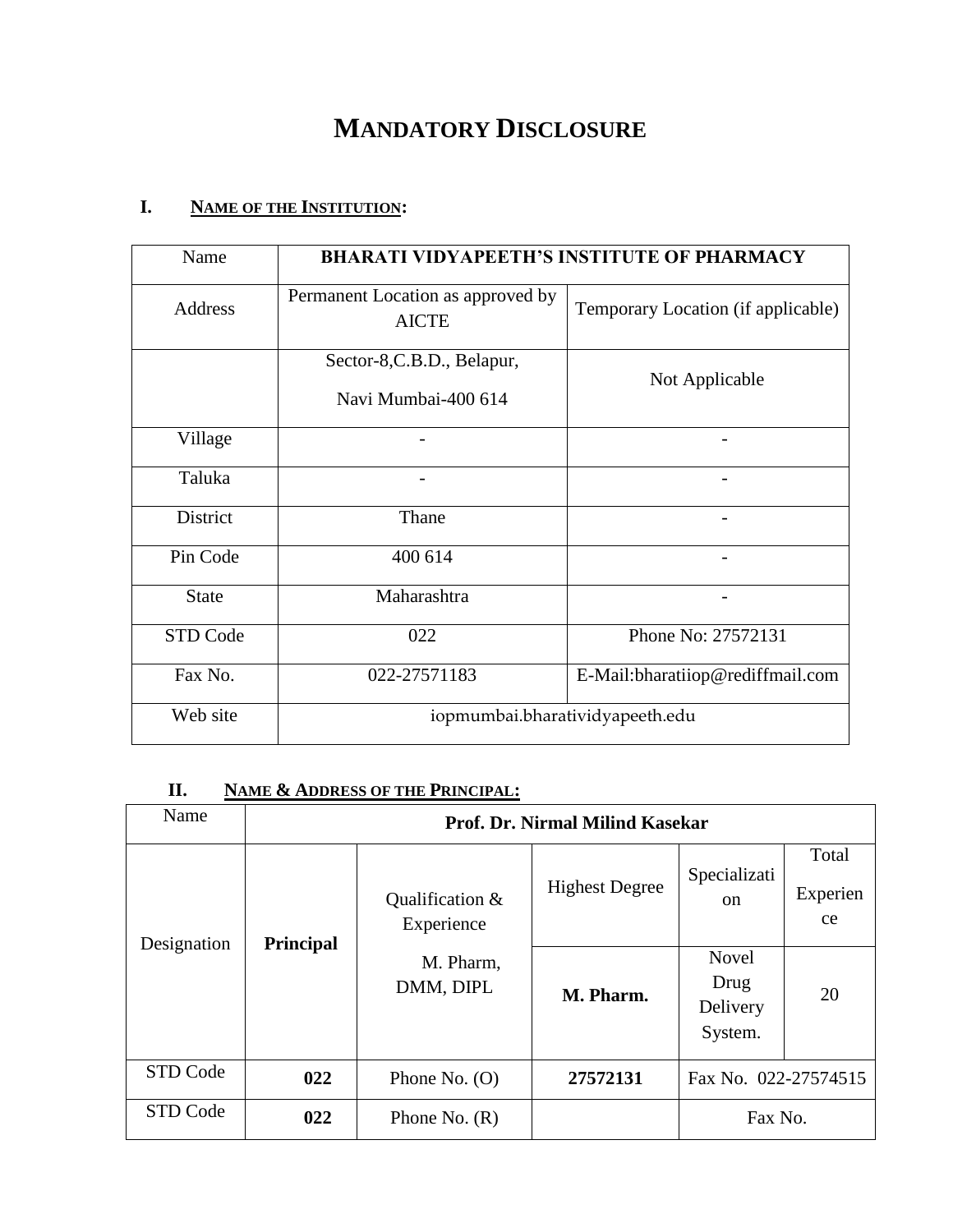|        | nirmalkasekar1978@gma  | Mobil |            |
|--------|------------------------|-------|------------|
| E-Mail | il.com                 | e     | 9819735658 |
|        | nmk0182.bviop@gmail.co | Phon  |            |
|        | m                      | e     |            |

### **III. NAME OF THE AFFILIATING UNIVERSITY:**

| <b>Name</b>    | MAHARSHTRA STATE BOARD OF TECHNICAL EDUCATION,<br><b>BANDRA MUMBAI-59.</b> |                          |                      |  |  |
|----------------|----------------------------------------------------------------------------|--------------------------|----------------------|--|--|
| <b>Address</b> |                                                                            | Fort, Mumbai             |                      |  |  |
| Pin Code       | 400 051                                                                    | Period of<br>Affiliation | 1 year               |  |  |
| STD Code       | 022                                                                        | Phone No.                | 022-6475077/26477209 |  |  |
| Fax No.        | $91 - 22 -$<br>2634461                                                     | E-Mail                   | secretary@msbte.com  |  |  |

### **IV. GOVERNANCE:**

|                | <b>Members of the Governing Body</b> |                                                                                                             |  |  |  |  |
|----------------|--------------------------------------|-------------------------------------------------------------------------------------------------------------|--|--|--|--|
| Sr. No         | <b>Name</b>                          | <b>Designation</b>                                                                                          |  |  |  |  |
| 1              | Hon. Dr. Vishwajeet P. Kadam         | Chairman, Secretary, Bharati Vidyapeeth, Pune                                                               |  |  |  |  |
| $\overline{2}$ | Dr. K.D. Jadhav                      | Member, Joint Secretary, Bharati Vidyapeeth,<br>Pune                                                        |  |  |  |  |
| 3              | Dr. Vilasrao J. Kadam                | Bharati<br>Director,<br>Vidyapeeth's<br>Member,<br>Educational Complex, Navi Mumbai                         |  |  |  |  |
| $\overline{4}$ | Dr. Anjali Kalse                     | Member, I/C, Director, Bharati Vidyapeeth's<br>Institute of Management Studies and Research,<br>Navi Mumbai |  |  |  |  |
| 5              | Shri, P.N. Tandon                    | Member, Principal, Institute of Technology,<br>Navi Mumbai                                                  |  |  |  |  |
| 6              | Dr.Amit Dutta                        | Member, Nominated by AICTE western Region                                                                   |  |  |  |  |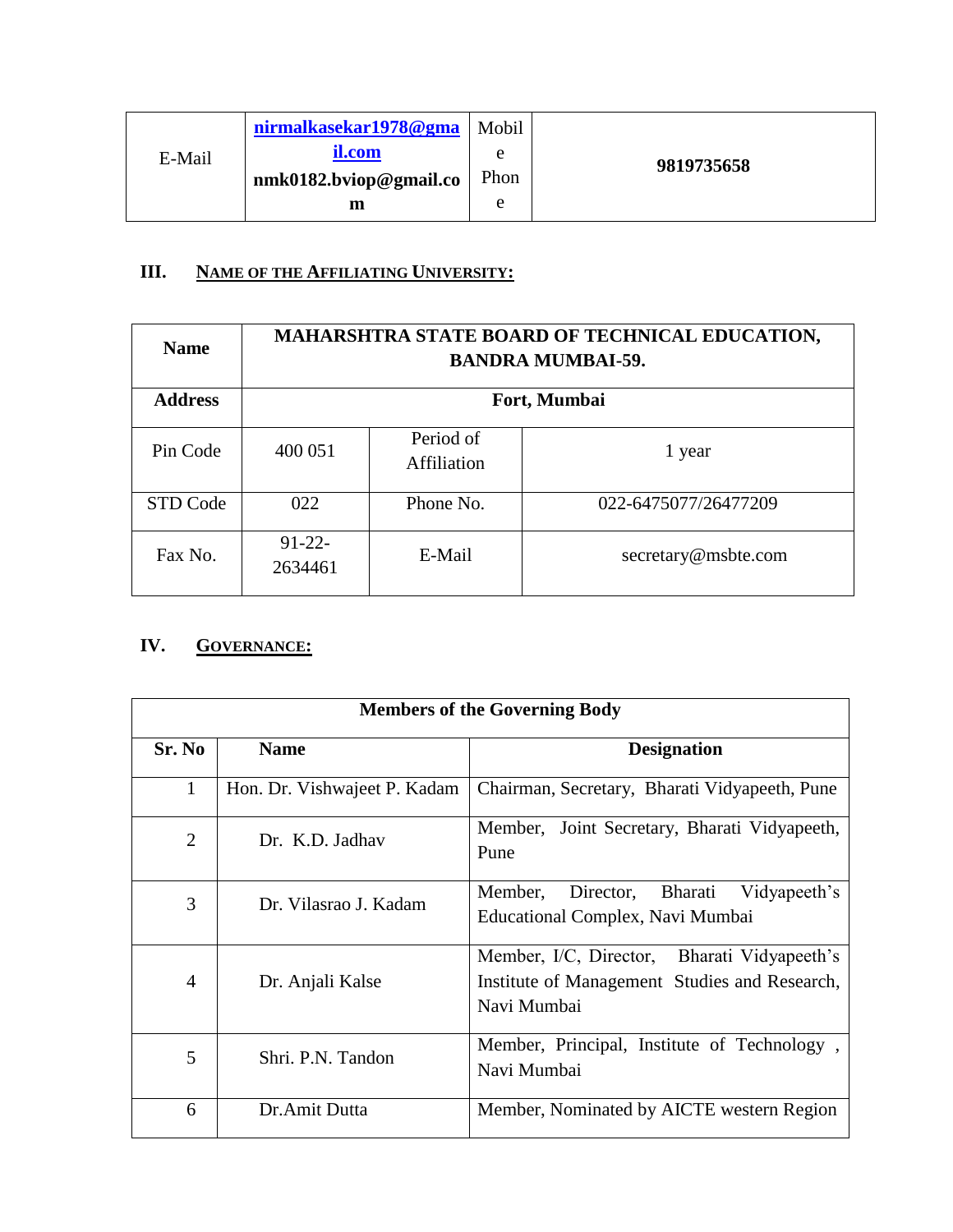|    | Regional Officer of AICTE          | Member, Nominated by AICTE western Region                  |
|----|------------------------------------|------------------------------------------------------------|
| 8  | Dr. Abhay Wagh                     | Member, Nominee of the State Government,<br>D.T.E., Mumbai |
| 9  | Member                             | Nominated by State Government                              |
| 10 | Member                             | Nominated by University of Mumbai                          |
| 11 | Prof. Dr. Nirmal Milind<br>Kasekar | Bharati Vidyapeeth's Institute of Pharmacy                 |

### **Internal Quality Assurance Cell (IQAC) / Departmental Assessment Committee (DAC)**

| S. No          | <b>Name</b>                    | <b>Designation</b>                                                                            |  |  |
|----------------|--------------------------------|-----------------------------------------------------------------------------------------------|--|--|
| $\mathbf{1}$   | Dr. Vilasrao Kadam             | Regional<br>Bharati<br>Vidyapeeths's<br>Director<br><b>Educational Complex</b><br>Navi Mumbai |  |  |
| $\overline{2}$ | Prof. Nirmal Milind<br>Kasekar | Principal-BVIOP, Navi Mumbai                                                                  |  |  |
| 3              |                                | <b>Industry Representative</b>                                                                |  |  |
| $\overline{4}$ | Mr. R Shinde                   | Alumni Representative                                                                         |  |  |
| 5              | Mr. S. Pingle                  | Alumni Representative                                                                         |  |  |
| 6              |                                | DAC - Coordinator                                                                             |  |  |
| 7              |                                | Member                                                                                        |  |  |
| 8              |                                | Member                                                                                        |  |  |
| 9              |                                | Member                                                                                        |  |  |
| 10             |                                | Member                                                                                        |  |  |
| 11             | Mr. Vasant T Thorat            | Member-Non Teaching Staff                                                                     |  |  |

## **Frequency of the Board Meetings and Academic Advisory Body Meetings:**

The Board Meetings and Academic Advisory Body Meetings are held twice a year.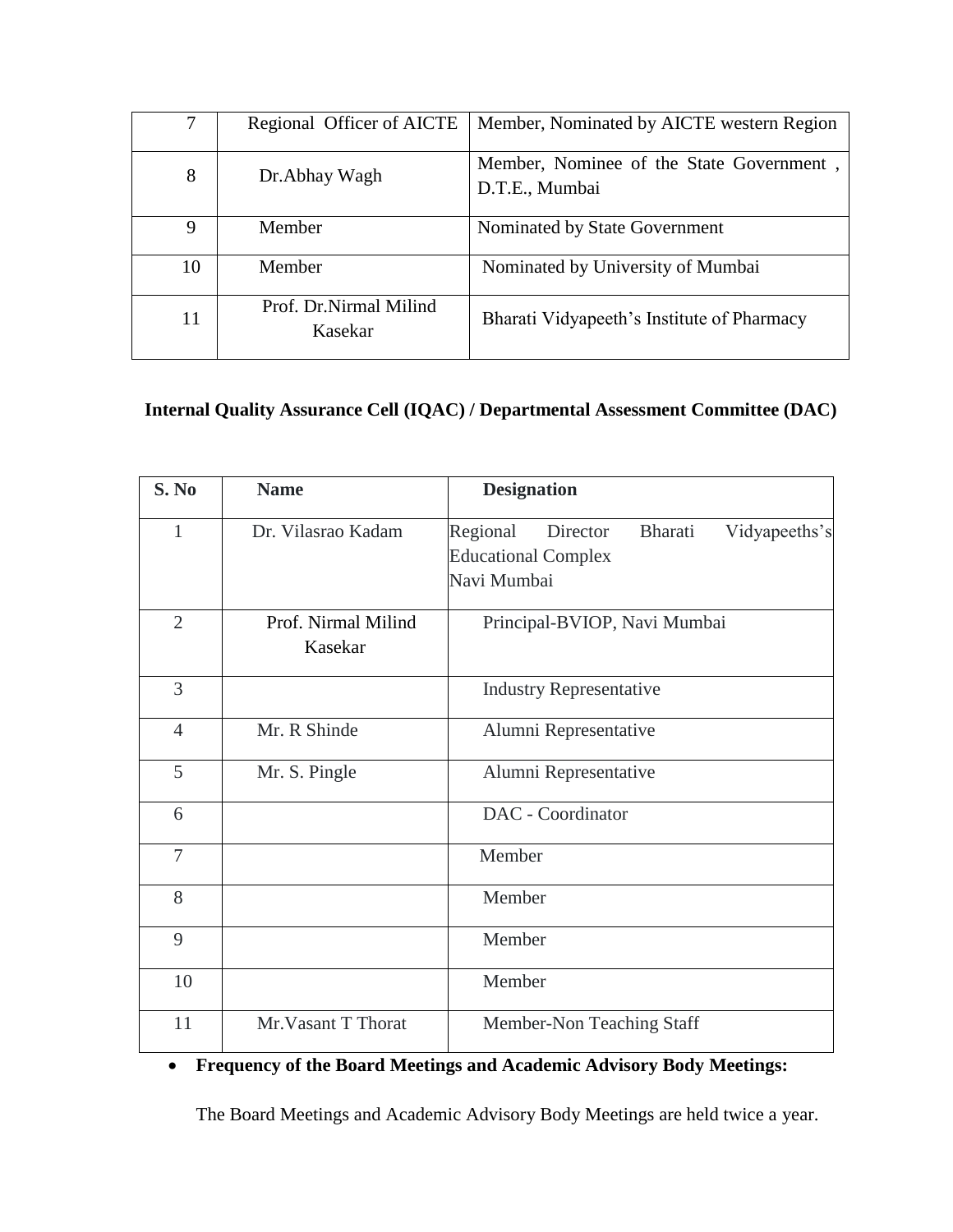

**Organizational chart and processes:**

Students Committee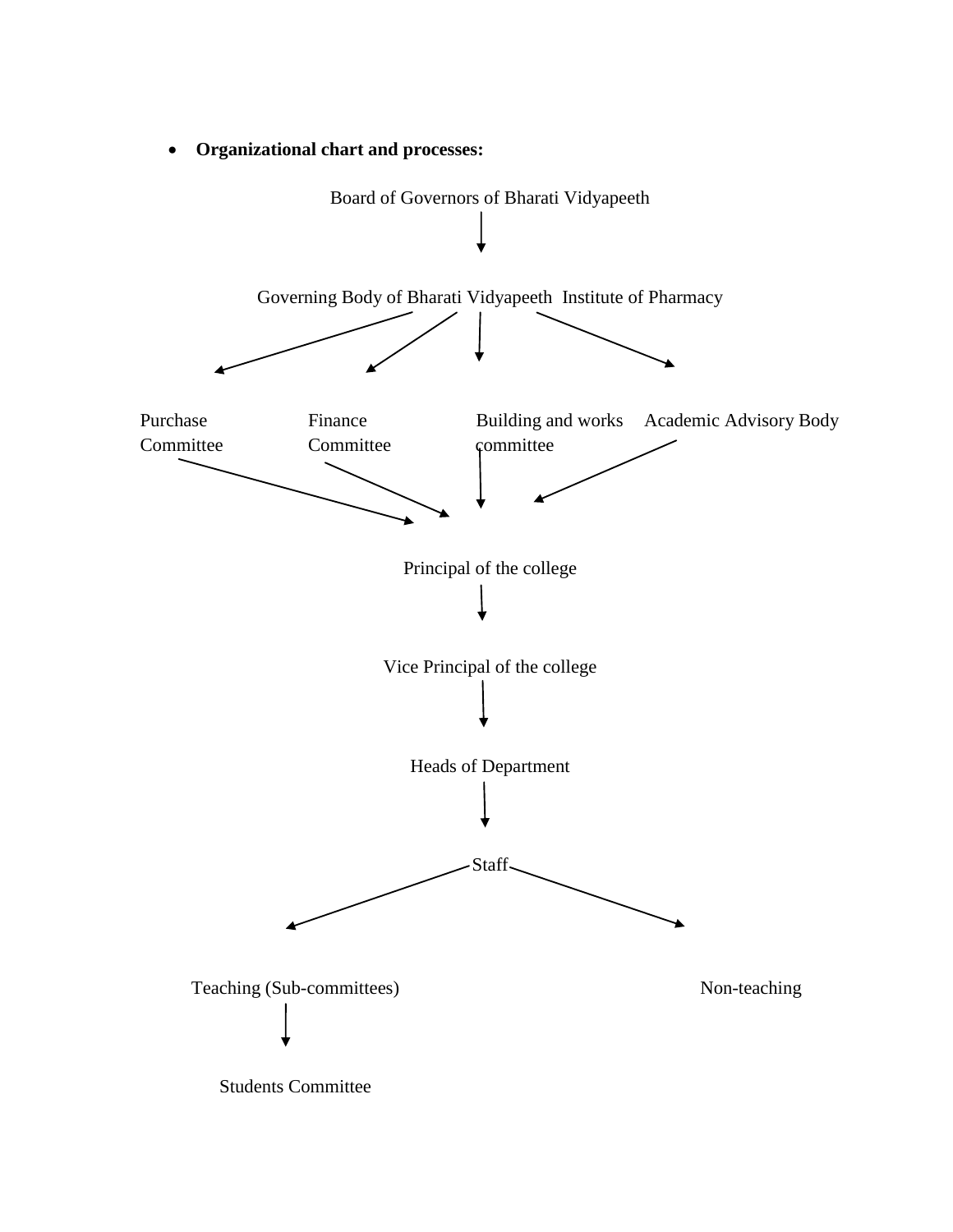- **Nature and Extent of involvement of Faculty and students in academic affairs/ improvements**
- **Student Feedback on Institutional Governance/ Faculty performance**

Feedback is collected from the students. They are given an opportunity to express their opinion about effectiveness in teaching by the faculty, which are detailed in the feedback format. 1. Preliminary feedback: The Preliminary feedback is collected in addition to the final feedback for the subjects of current semester. The purpose of the preliminary feedback is to provide an opportunity to the faculty members for overall improvement in teaching during the current semester itself. 2. Final feedback: Final feedback is collected for the previous semester subjects.

- **Grievance Redressal mechanism for Faculty, staff and students**
- **Establishment of Anti Ragging Committee: Yes**
- **Establishment of Online Grievance Redressal Mechanism: Yes**
- **Establishment of Grievance Redressal Committee in the Institution and Appointment of OMBUDSMAN by the University: Yes**
- **Establishment of Internal Complaint Committee (ICC): Yes**
- **Establishment of Committee for SC/ ST: Yes**
- **Internal Quality Assurance Cell/ DAC: Yes**

#### **V. PROGRAMMES**

- **Name of the Programmes approved by the AICTE Diploma In Pharmacy**
- **Name of the Programmes accredited by the AICTE: Not accredited.**
- **Status of Accreditation of the Courses**
	- **Total number of Courses: One**
	- **No. of Courses for which applied for Accreditation: One**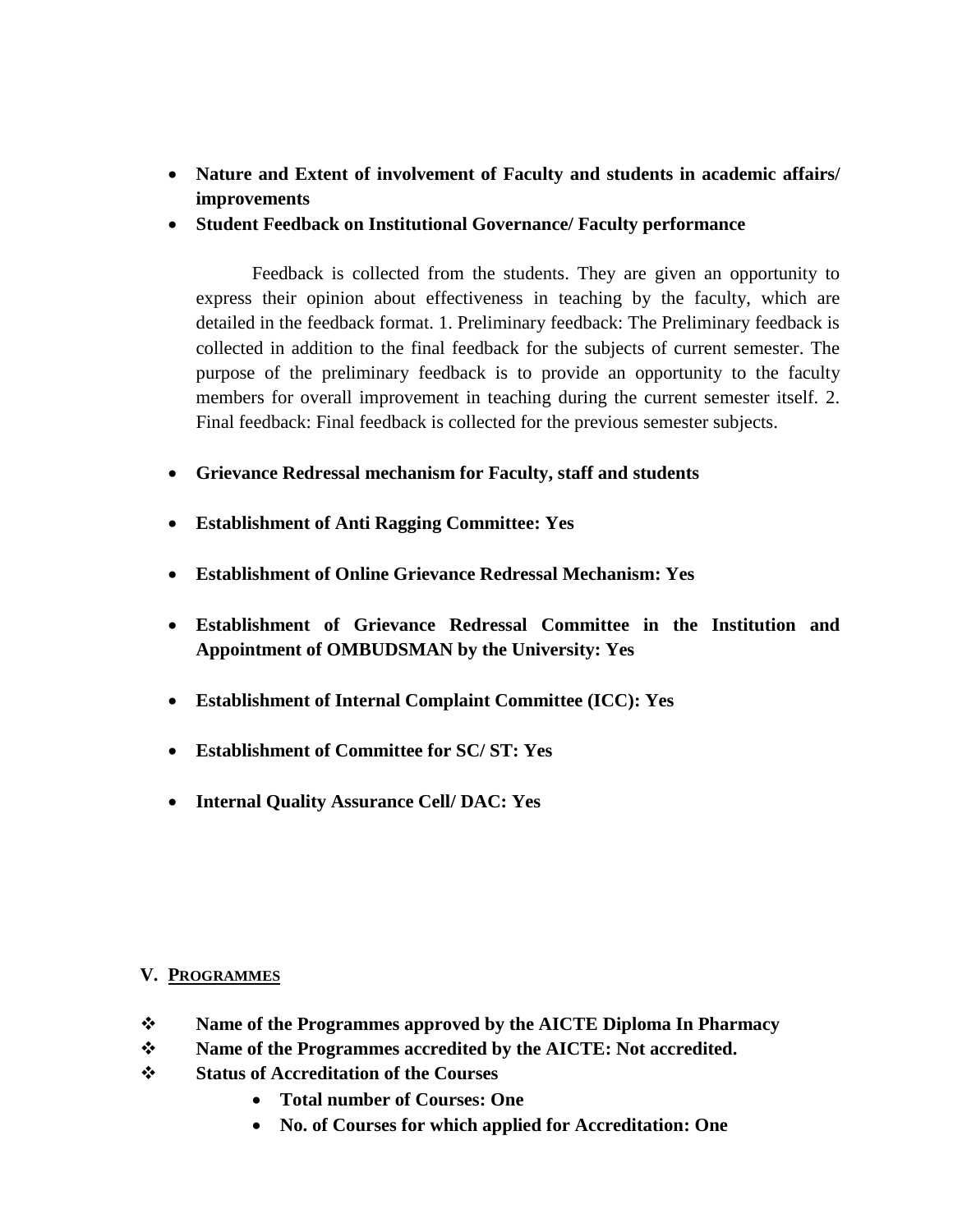| I've cach I rogramme the ronowing actams are to be given. |              |                |                   |                   |                   |                                         |      |
|-----------------------------------------------------------|--------------|----------------|-------------------|-------------------|-------------------|-----------------------------------------|------|
| Name                                                      | No.<br>of    | Duration       | Fee               | Placement         |                   | Campus placement in last three<br>years |      |
|                                                           | <b>Seats</b> | facilities     | Maximum<br>salary | Minimum<br>salary | Average<br>salary |                                         |      |
| Diploma in<br>Pharmacy                                    | 60           | (Two<br>years) | Rs.<br>80000      | Yes               | 2.6               | 1.3                                     | 1.95 |

 **Status of Accreditation: Applied for SAR and visits completed. For each Programme the following details are to be given:** 

- Name and duration of programme(s) having affiliation / collaboration with Foreign University(s) / Institution(s) and being run in the same Campus along with status of their AICTE approval. If there is foreign collaboration, give the following details: **- N/A**
- **VI. Faculty:**

| S.             | Name of the Faculty                | <b>Designation</b>            | <b>of</b><br><b>Date</b> | Qualificatio            | <b>Nature</b><br>of    |
|----------------|------------------------------------|-------------------------------|--------------------------|-------------------------|------------------------|
| N <sub>0</sub> | <b>Member</b>                      |                               | <b>Joining</b>           | $\mathbf n$             | <b>Appointme</b><br>nt |
| $\mathbf{1}$   | Prof. Dr. Nirmal Milind<br>Kasekar | Principal/<br>Professor       | 16/8/2001<br>(1/08/2020) | M. Pharm.,<br>DMM, DIPL | Regular                |
| $\overline{2}$ | Mr. U. N. Mane                     | <b>Assistant</b><br>Professor | 25/7/1987                | <b>B.</b> Pharm         | Regular                |
| 3              | Mr. C. P. Karande                  | Assistant<br>Professor        | 9/9/1987                 | <b>B.</b> Pharm         | Regular                |
| $\overline{4}$ | Mr. S. L Pol                       | Assistant<br>Professor        | 04/08/2015               | M. Pharm                | Regular                |
| 5              | Mrs. M.Y. Choudhari                | <b>Assistant</b><br>Professor | 18/09/2018               | M. Pharm                | Regular                |
| 6              | Mrs. M. Karale                     | Assistant<br>Professor        | 28/01/2021               | M. Pharm                | Regular                |
| $\overline{7}$ | Mr. Sharma S.S.                    | Visiting<br>Lecturer          |                          | M.Com. LLB.             | Visiting               |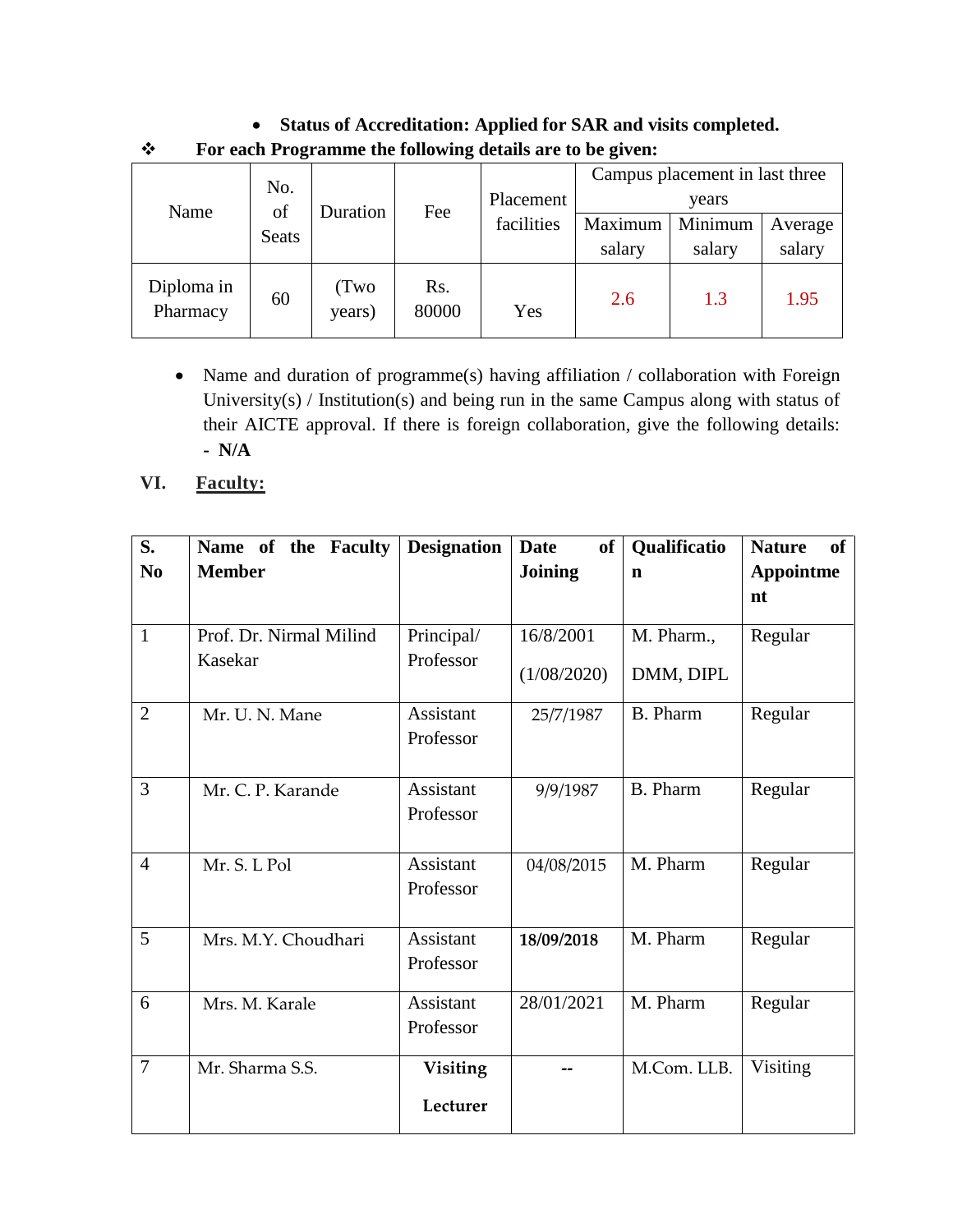- **Faculty: Student Ratio: 1:23**
- **Number of Faculty employed and left during the last three years**

| Year      | <b>Number of Faculty Employed</b> | <b>Number of Faculty Left</b> |
|-----------|-----------------------------------|-------------------------------|
| 2021-2022 | One                               | One                           |
| 2020-2021 | Nil                               | Nil                           |
| 2019-2020 | One)                              | Two                           |

### **VII. PROFILE OF DIRECTOR/PRINCIPAL WITH QUALIFICATIONS, TOTAL EXPERIENCE, AGE AND DURATION OF EMPLOYMENT AT THE INSTITUTE CONCERNED:**

 Copy of Profile of the Principal and faculty attached website http://iopmumbai.bharividyapeeth.edu.

### **VIII. FEE:**

 **Details of fee, as approved by State fee Committee, for the Institution.** The following fee structure is approved by the Shikshan Shulka Samiti (Government of Maharashtra) for the MCA Course in this college -

| Time schedule for payment of fee for the<br>entire programme:           | Students seeking admission to the M.C.A.<br>Course are supposed to pay the entire annual<br>fee at the time of admission.                                    |
|-------------------------------------------------------------------------|--------------------------------------------------------------------------------------------------------------------------------------------------------------|
| No. of Fee waivers granted with amount<br>and name of students          | No fee waivers have been granted in the recent<br>past.                                                                                                      |
| Number of scholarship offered by the<br>institute, duration and amount: | <b>Nil</b>                                                                                                                                                   |
| Criteria for fee waivers / scholarship:                                 | N. A.                                                                                                                                                        |
| <b>Estimated cost of Boarding and Lodging</b><br>in Hostels:            | The college has separate girls and boys hostels<br>each with 80 spacious rooms. The charges for<br>the hostel are as follows:<br>Admission fee - Rs. $500/-$ |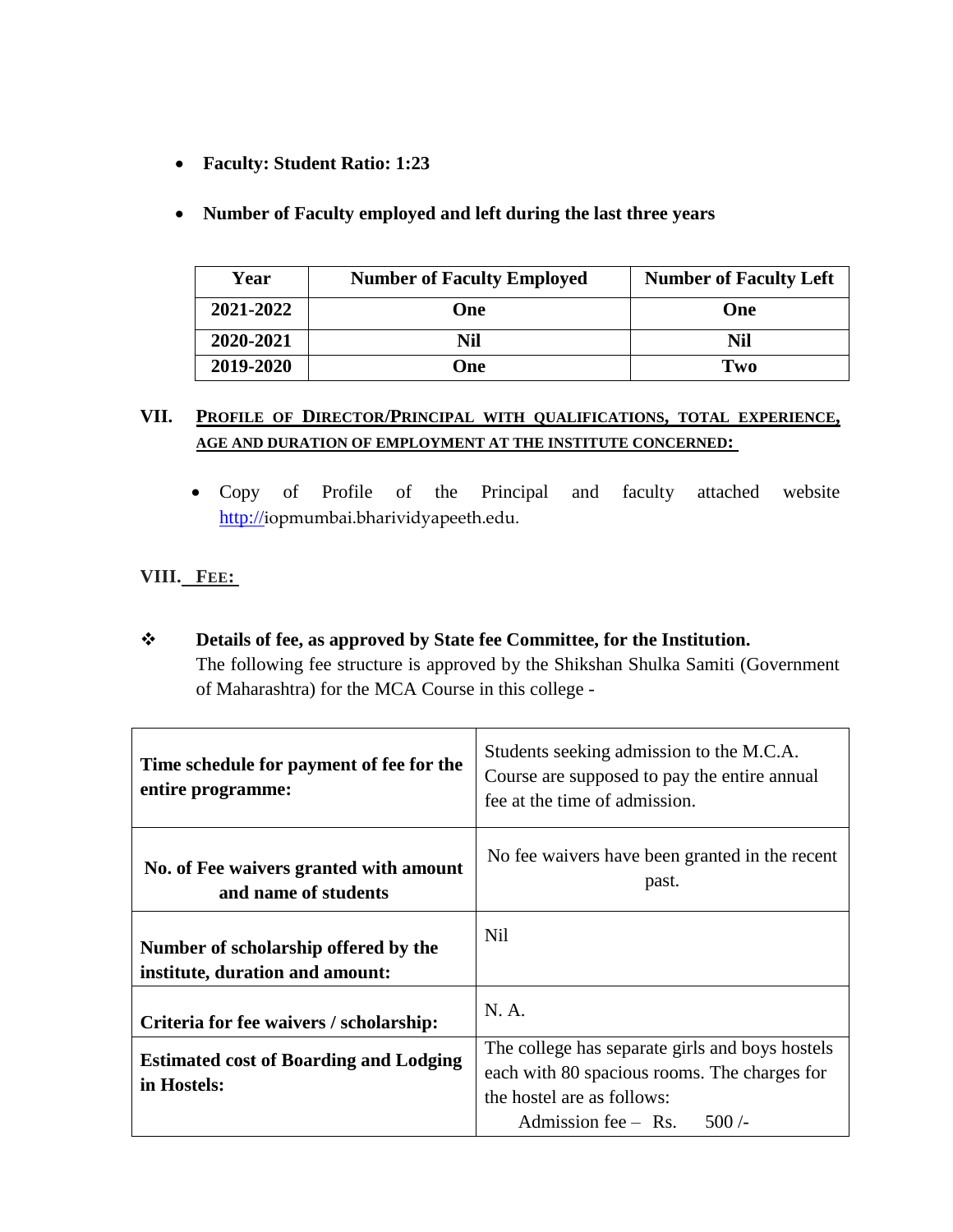|               | Hostel fee -           | $Rs.40000/-$      |
|---------------|------------------------|-------------------|
|               | Deposit -              | $Rs. 5,000/-$     |
|               | Mess-                  | Rs. 37500         |
|               | Prospectus             | $Rs.500/-$        |
|               | Total -                | Rs. 83500 /- p.a. |
|               |                        |                   |
| Tuition fee:  | Rs. 72727 /- per year  |                   |
| Other fee     | Rs. 7273/-             |                   |
| <b>Total:</b> | Rs. 80,000 /- per year |                   |

### **IX ADMISSION:**

## **Number of seats sanction with the year of approval : 60**

### **Number of student admitted under various categories in the last three years :-**

|           |                      |               |             |        |             |                |        | ************************ |      |        |        |            |      |              |              |
|-----------|----------------------|---------------|-------------|--------|-------------|----------------|--------|--------------------------|------|--------|--------|------------|------|--------------|--------------|
| <b>Sr</b> |                      |               |             | OBC    |             | SC             |        | апт                      |      | NT     |        | <b>SBC</b> |      | <b>Total</b> | <b>Total</b> |
| No        | Course               | <b>Intake</b> | <b>Male</b> | Female | <b>Male</b> | Female         | Male 1 | Female                   | Male | Female | Male 1 | Female     | Male | Female       |              |
|           | 1 Year<br><b>DPH</b> | 60            | 02          | 07     | 07          | 0 <sup>3</sup> | 03     | 01                       | 05   | 06     |        |            | 30   | 30           | 60           |

#### **Admission 2021--2022**

#### **Admission 2020--2021**

| <b>Sr</b> |                           |               | OBC         |               | SС          |        | <b>ST</b> |        | NT   |        | <b>SBC</b> |               | Total | <b>Total</b> |     |
|-----------|---------------------------|---------------|-------------|---------------|-------------|--------|-----------|--------|------|--------|------------|---------------|-------|--------------|-----|
| $\bf{No}$ | Course                    | <b>Intake</b> | <b>Male</b> | <b>Female</b> | <b>Male</b> | Female | Male      | Female | Male | Female | Male       | <b>Female</b> | Male  | Female       |     |
|           | <b>Year</b><br><b>DPH</b> | 60            | o           |               |             |        |           |        |      |        |            |               | 29    | 31           | -60 |

#### **Admission -2019-2020**

| $S_{r}$        |            |    | <b>OBC</b> |  | <b>SC</b> |  | <b>ST</b>        |  | NT |  | <b>SBC</b> |                                                                                                                | <b>Total</b> |    | <b>Total</b> |
|----------------|------------|----|------------|--|-----------|--|------------------|--|----|--|------------|----------------------------------------------------------------------------------------------------------------|--------------|----|--------------|
| N <sub>0</sub> |            |    |            |  |           |  |                  |  |    |  |            |                                                                                                                |              |    |              |
|                |            |    |            |  |           |  |                  |  |    |  |            | Cours   Intake   Male   Female   Male   Female   Male   Female   Male   Female   Male   Male   Female   Female |              |    |              |
|                |            |    |            |  |           |  |                  |  |    |  |            |                                                                                                                |              |    |              |
|                | <b>DPH</b> | 60 |            |  |           |  | $\boldsymbol{0}$ |  |    |  |            |                                                                                                                | 27           | 33 | 60           |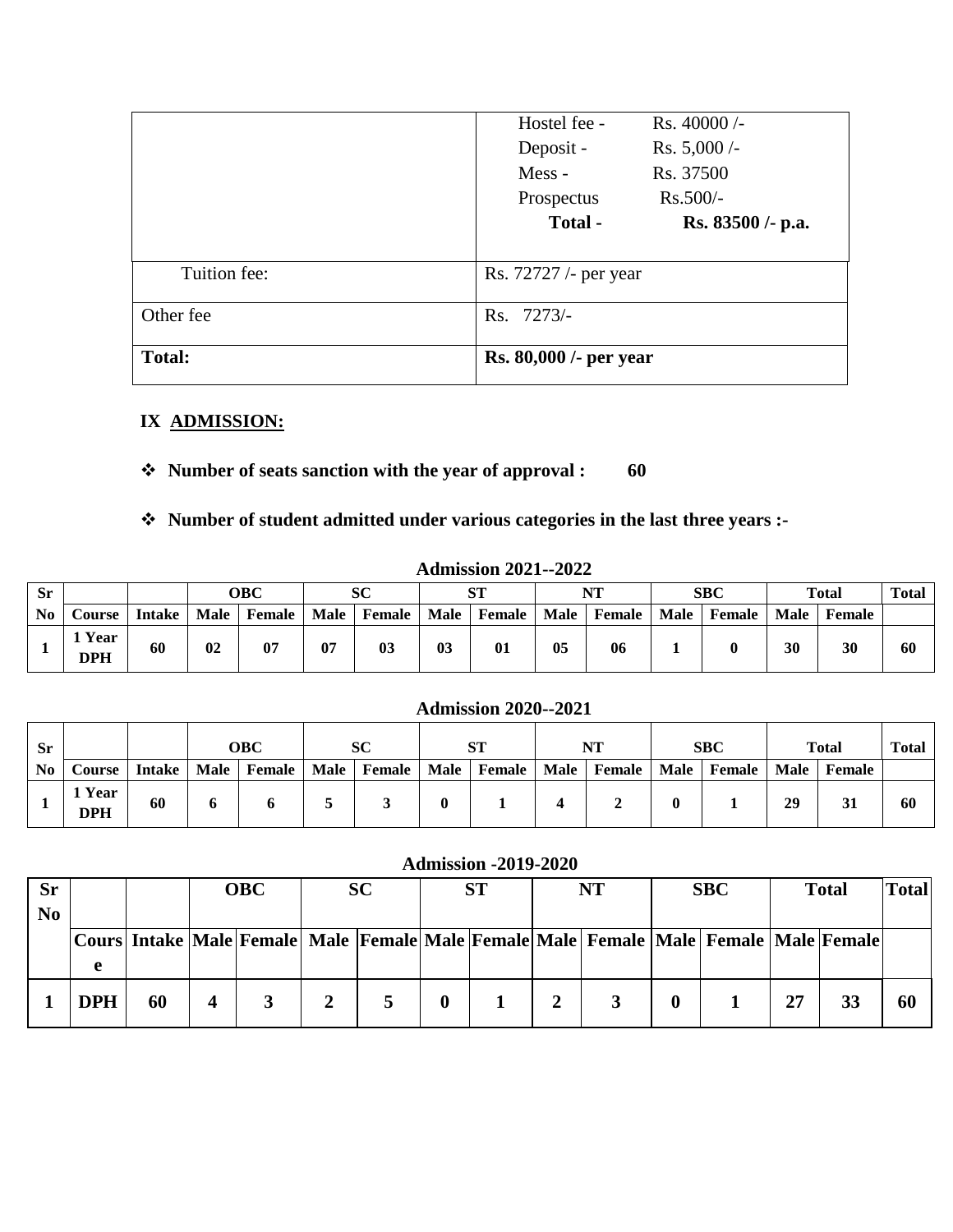**Number of applications received during last two years for admission under Management Quota and number admitted:**

| SR. | Year    | Application | Number of       |
|-----|---------|-------------|-----------------|
|     |         | received    | <b>Admitted</b> |
|     | 2019-20 | 15          | 11              |
|     | 2020-21 | 12          | 12              |

### **X. ADMISSION PROCEDURE:**

**Mentioned are the admission test being followed, name and address of the Test Agency and its URL (website): Admission test: NA**

**Number of seats allotted to different Test qualified candidates separately** -

|         |                      | No. of seats            |                                |                     |                              |           |  |  |  |  |  |
|---------|----------------------|-------------------------|--------------------------------|---------------------|------------------------------|-----------|--|--|--|--|--|
|         |                      |                         |                                |                     | Seats with other authorities |           |  |  |  |  |  |
|         |                      |                         | Seats with competent authority | (College authority) |                              |           |  |  |  |  |  |
|         |                      | Maharashtra state quota |                                |                     |                              |           |  |  |  |  |  |
| Sr. No. | Type of<br>Institute | Seats for               |                                |                     |                              |           |  |  |  |  |  |
|         |                      | Home                    | Seats for                      | <b>OMS</b>          | Management                   | Minority  |  |  |  |  |  |
|         |                      | University              | candidates                     | seats               | seats                        | community |  |  |  |  |  |
|         |                      | area                    | from other                     |                     |                              | seats     |  |  |  |  |  |
|         |                      | candidates              | universities                   |                     |                              |           |  |  |  |  |  |
|         |                      | (HU)                    |                                |                     |                              |           |  |  |  |  |  |
|         |                      |                         |                                |                     |                              | N.A.      |  |  |  |  |  |

- **Refund of fees:** As per Admissions Regulating Authority
- **Calendar for admission against vacant seats/ institute level seats**

| Sr. No | <b>Activity</b>                                                     | <b>Schedule</b>   |                  |  |  |
|--------|---------------------------------------------------------------------|-------------------|------------------|--|--|
|        |                                                                     | <b>First date</b> | <b>Last Date</b> |  |  |
|        | Sale & Submission of Application Form at<br><b>Institute Office</b> | 06/12/2020        | 02/01/2021       |  |  |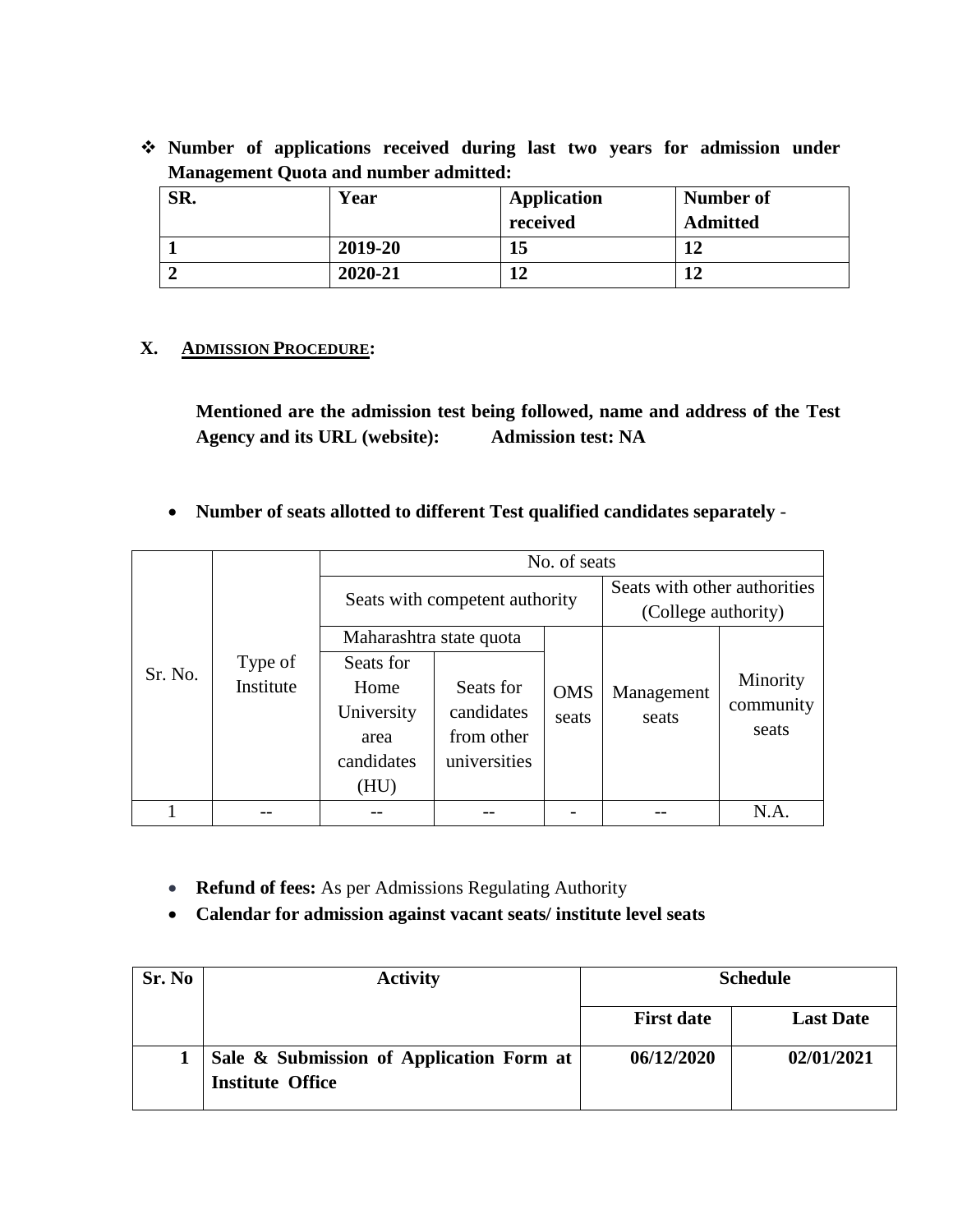| 2                       | <b>Display of Provisional Merit List</b>    | 02/01/2021 |                              |
|-------------------------|---------------------------------------------|------------|------------------------------|
| 3                       | <b>Display of Final Merit List</b>          |            | 4/01/2021                    |
| $\overline{\mathbf{4}}$ | <b>Counseling Reporting Date &amp; Time</b> | 05/01/2021 | Cut of date of<br><b>DTE</b> |

#### **XI. CRITERIA AND WEIGHTAGES FOR ADMISSION:**

 **Criteria with its respective weightages i.e. Admission Test, marks in qualifying examination**

Diploma in Pharmacy is two year post HSC course.

#### **Minimum level of acceptance:**

The candidate should have passed the HSC (Std.XII) examination of the Maharashtra State Board of Secondary and Higher Secondary Education or its equivalent examination with subjects Physics, Chemistry, Biology/ and Mathematics.

 **Mention the cut-off Levels of percentage and percentile score of the candidates in the admission test for the last three years**

For admission to this course entrance test is not required and admissions are based on HSC marks.

 **Display marks scored in Test etc. and in aggregate for all candidates who were admitted**

| No. | <b>Application ID</b> | <b>Candidate Name</b>                                  | Merit No | Merit<br><b>Marks</b> |
|-----|-----------------------|--------------------------------------------------------|----------|-----------------------|
| 1.  | DEN21604314           | PATIL SRUSHTI RAMESH                                   | 587      | 94.67                 |
| 2.  | DEN21625179           | <b>WABALE RESHMA RAMESH</b>                            | 6310     | 88.67                 |
| 3.  | DEN21527352           | <b>SHARMA PRERNA SUMANT</b>                            | 9593     | 87.00                 |
| 4.  | DEN21603400           | <b>NARESHKUMAR</b><br><b>PAWAR</b><br><b>SHESHARAM</b> | 10015    | 86.67                 |
| 5.  | DEN21633348           | <b>BHISE SWATI KAILAS</b>                              | 10802    | 86.33                 |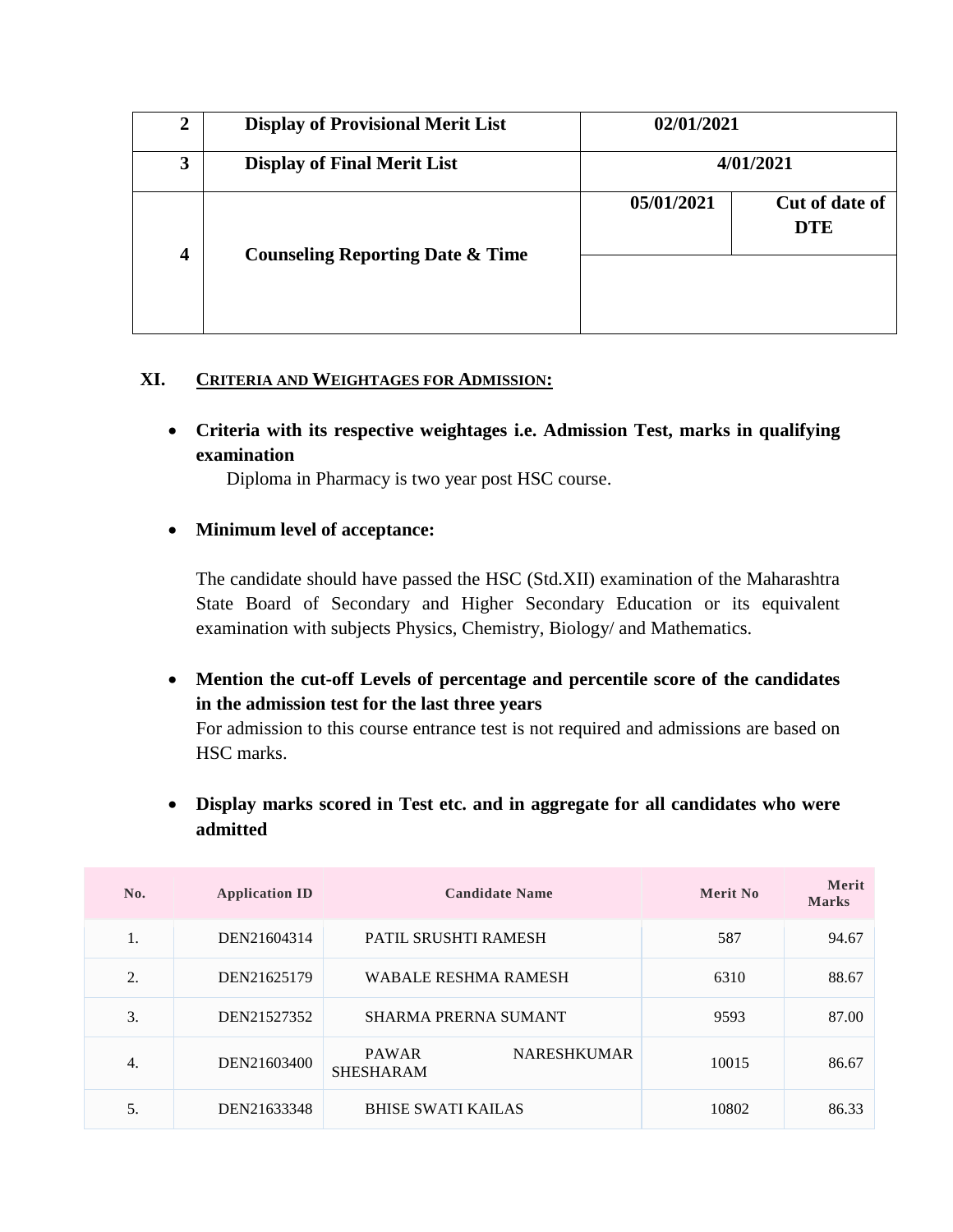| 6.  | DEN21617132 | NETRA MADHUKAR MHATRE                           | 12723 | 85.67 |
|-----|-------------|-------------------------------------------------|-------|-------|
| 7.  | DEN21621796 | <b>PALVE SAKSHI BANDU</b>                       | 12764 | 85.67 |
| 8.  | DEN21603149 | SHAIKH ZEESHAN MOHD HANNAN                      | 14484 | 85.00 |
| 9.  | DEN21632876 | <b>BHOSALE SNEHAL SANTOSH</b>                   | 15627 | 84.33 |
| 10. | DEN21599127 | MALI KHUSHAL KAILASH                            | 16520 | 84.00 |
| 11. | DEN21604519 | <b>JALINDAR SHIVAJI BAVADEKAR</b>               | 17058 | 84.00 |
| 12. | DEN21625252 | WAGHAMODE SAIRAJ KRISHNA                        | 17313 | 84.00 |
| 13. | DEN21537484 | <b>SADGIR VARSHA ANIL</b>                       | 18017 | 83.67 |
| 14. | DEN21619972 | <b>BHAGAT VISHAKHA RAJESH</b>                   | 18547 | 83.33 |
| 15. | DEN21637724 | KHAN MAHVISH MOHD SAYEED                        | 18564 | 83.33 |
| 16. | DEN21535288 | <b>GEHLOT SIMRAN RAMESH</b>                     | 20229 | 83.00 |
| 17. | DEN21616313 | <b>CHOUDHARY ASHOK VIRMARAM</b>                 | 22514 | 82.00 |
| 18. | DEN21558890 | MOTE HARSHAD HANMANT                            | 26148 | 81.00 |
| 19. | DEN21505979 | KAMBLE VIKAS BHAGAWAN                           | 30413 | 79.33 |
| 20. | DEN21573651 | PATIL PRANJALI RAJENDRA                         | 30520 | 79.33 |
| 21. | DEN21580699 | <b>BHOIR SONIYA SANJAY</b>                      | 30861 | 79.00 |
| 22. | DEN21569227 | <b>GOSAVI SHREYA BHARAT</b>                     | 32042 | 78.67 |
| 23. | DEN21609181 | <b>JADHAV SUSHANT KALYAN</b>                    | 33447 | 78.33 |
| 24. | DEN21617045 | WAGHMARE<br><b>JOSHANA</b><br><b>RAMCHANDRA</b> | 33718 | 78.00 |
| 25. | DEN21573648 | MHATRE JANHAVI JAYRAJ                           | 34140 | 78.00 |
| 26. | DEN21506962 | <b>NAKADE SUSHANT SURESH</b>                    | 34766 | 77.67 |
| 27. | DEN21526979 | ASHUTOSH SUDHAKAR CHAVHAN                       | 34890 | 77.67 |
| 28. | DEN21597797 | <b>EKANT ANKUSH NAIK</b>                        | 35627 | 77.33 |
| 29. | DEN21504716 | PAGARE SAGAR ZUMBER                             | 35630 | 77.33 |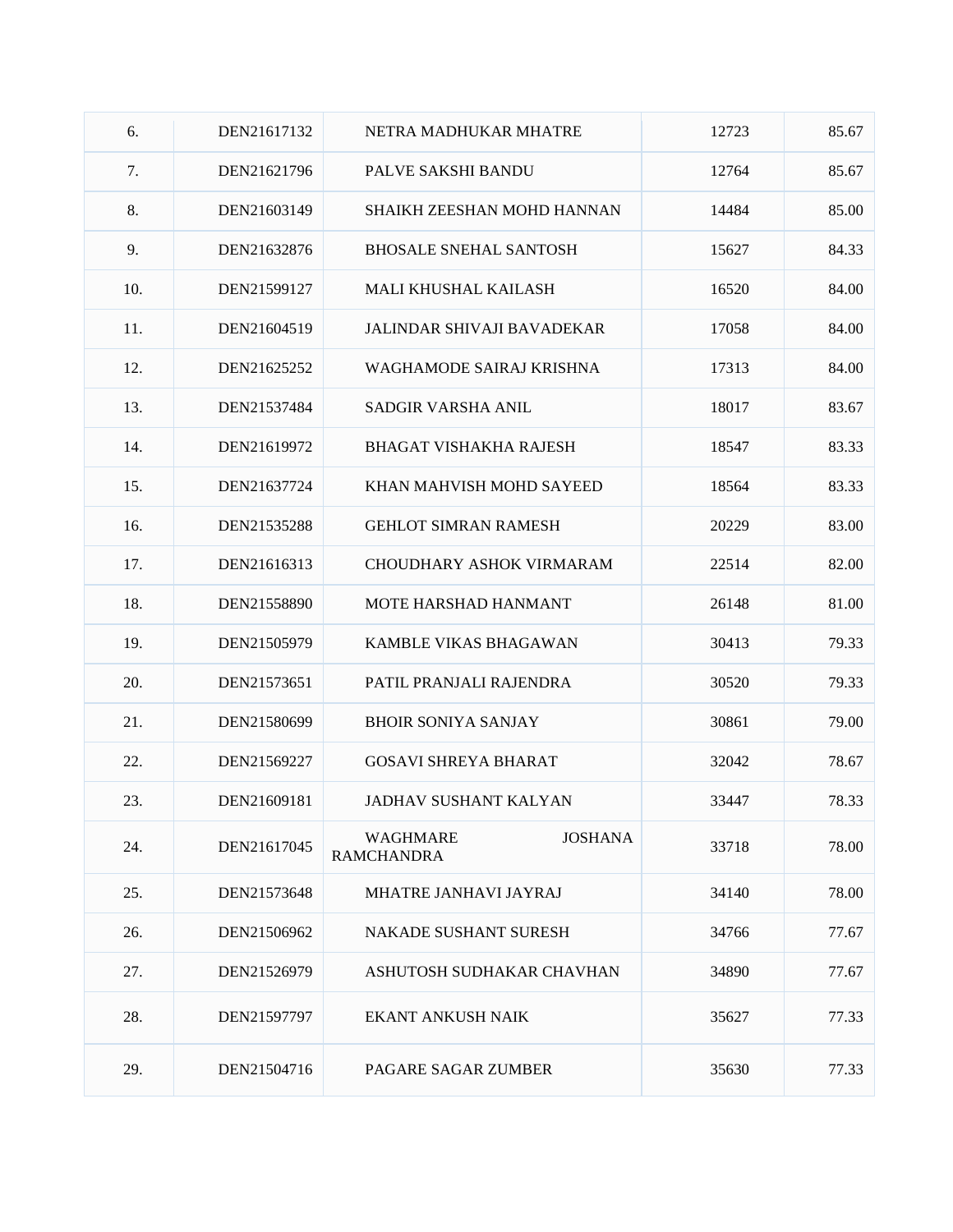| 30. | DEN21535632 | PHADKE KOMAL RAMCHANDRA       | 36453 | 77.00 |
|-----|-------------|-------------------------------|-------|-------|
| 31. | DEN21601620 | <b>GHARAT MAYURI MADHUKAR</b> | 37028 | 76.67 |
| 32. | DEN21579061 | KADAM SEFALI VILAS            | 37477 | 76.67 |
| 33. | DEN21533152 | NIKODE TANMAY GANESH          | 37701 | 76.33 |
| 34. | DEN21610711 | PATIL ANISH MADAN             | 43975 | 73.33 |
| 35. | DEN21627608 | BELHEKAR SAKSHI PANDURANG     | 44887 | 72.67 |
| 36. | DEN21642193 | WARAGADA MONIKA SITARAM       | 46354 | 72.00 |
| 37. | DEN21575306 | <b>RAJAD ANIKET VIJAY</b>     | 47405 | 71.33 |
| 38. | DEN21527232 | <b>VASAVE PAVAN GULAB</b>     | 50089 | 69.33 |
| 39. | DEN21576114 | KOTLAWAR ANMOL BALAJI         | 50585 | 69.00 |
| 40  | DEN21597301 | KALELKAR NUMA NISAR           | 83    | 97.33 |
| 41  | DEN21599317 | CHOUGLE ALEENA REHMATULLAH    | 591   | 94.67 |

| 42  | DEN21520416 | <b>GADE VIVEK SAMPAT</b>                 | 28428 | 80.00 |
|-----|-------------|------------------------------------------|-------|-------|
| 43  | DEN21504865 | ROMAN MEGHA<br><b>RAJENDRA</b>           | 34284 | 78.00 |
| 44. | DEN21613208 | <b>SALEKAR SNEHA</b><br><b>JAGANNATH</b> | 36211 | 77.00 |
| 45  | DEN21512305 | <b>MANE PAYAL PRADIP</b>                 | 38245 | 76.33 |
| 46  | DEN21516380 | <b>SAWANT SRUSHTI RAJAN</b>              | 39092 | 75.67 |
| 47  | DEN21586222 | PATIL ANIRUDHA SANJAY                    | 41525 | 74.67 |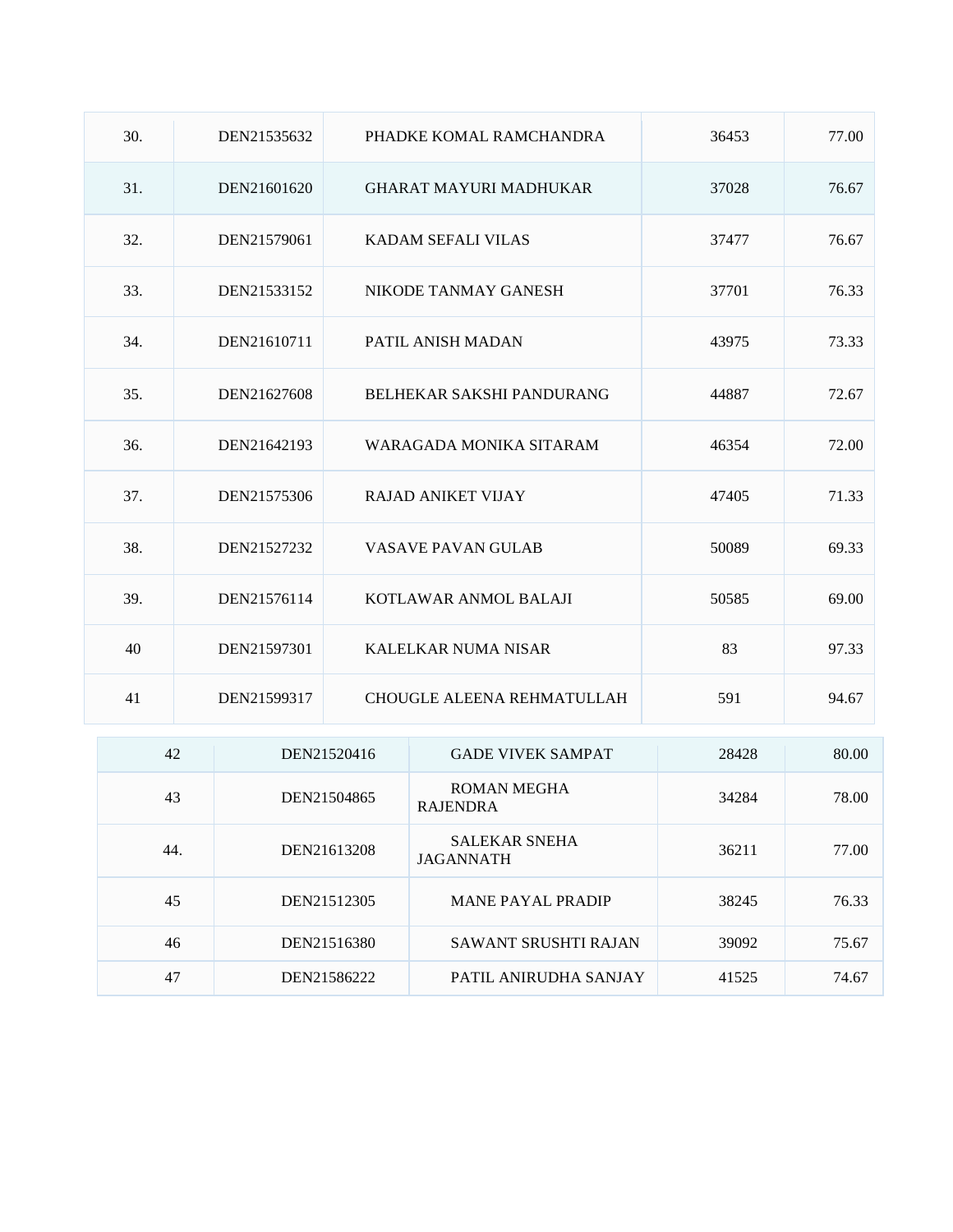#### **XII. APPLICATION FORM:**

#### **Sample of application form attached**

• Downloadable application form, with online submission possibilities.

#### **XIII. LIST OF APPLICANTS:**

 **List of candidates whose applications have been received along with percentile / percentage score for each of the qualifying examination in separate categories for open seats. List of candidates who have applied along with percentage and percentile score for Management quota seats.**

| Institute Level Admitted Student List for the Academic Year-2021-22 |  |  |
|---------------------------------------------------------------------|--|--|
|---------------------------------------------------------------------|--|--|

| $\mathbf{1}$   | <b>JAIN YASH MUKESH</b>          | <b>OPEN</b> | 239 | 486 |
|----------------|----------------------------------|-------------|-----|-----|
| $\overline{2}$ | <b>GUPTA AKASH RADHAYSHYAM</b>   | <b>OPEN</b> | 234 | 456 |
| 3              | <b>BARSHE DIKSHA CHANDRAKANT</b> | <b>OBC</b>  | 209 | 422 |
| 4              | <b>SHUBHAM K GARG</b>            | <b>OPEN</b> | 208 | 419 |
| 5              | SONAL LAMAN YADAV                | <b>OPEN</b> | 199 | 384 |
| 6              | KASHYAP ANKUSH HARERAM           | <b>OPEN</b> | 198 | 388 |
| 7              | <b>KORE SAKSHI JITENDRA</b>      | <b>OBC</b>  | 177 | 370 |
| 8              | SAROJ SHIVAM DINESH              | <b>OPEN</b> | 137 | 342 |
| 9              | YADAV KRITIKA JAIPRAKASH         | <b>OPEN</b> | 133 | 373 |
| 10             | <b>GAIKWAD HRITIK RAJU</b>       | <b>SC</b>   | 128 | 347 |
| 11             | <b>WAGHMARE ATHARVA BHIKU</b>    | <b>OPEN</b> | 121 | 323 |
| 12             | <b>KURNE LAXMI SAGAR</b>         | <b>SC</b>   | 113 | 301 |

### **Against Vacant Seats Admitted Student List for the Academic Year 2021-22**

| <b>CHAVAN NARESH SURAYKANT</b> | <b>OPEN</b> | 248 | 506 |
|--------------------------------|-------------|-----|-----|
| <b>GHARAT PRIYA PRABHAKAR</b>  | <b>OBC</b>  | 212 | 450 |
| MHOPREKAR ADITYA PRAKASH       | <b>OPFN</b> | 208 | 416 |
| SAKSHI DATTATRYA KALAMBE       | <b>OPEN</b> | 202 | 401 |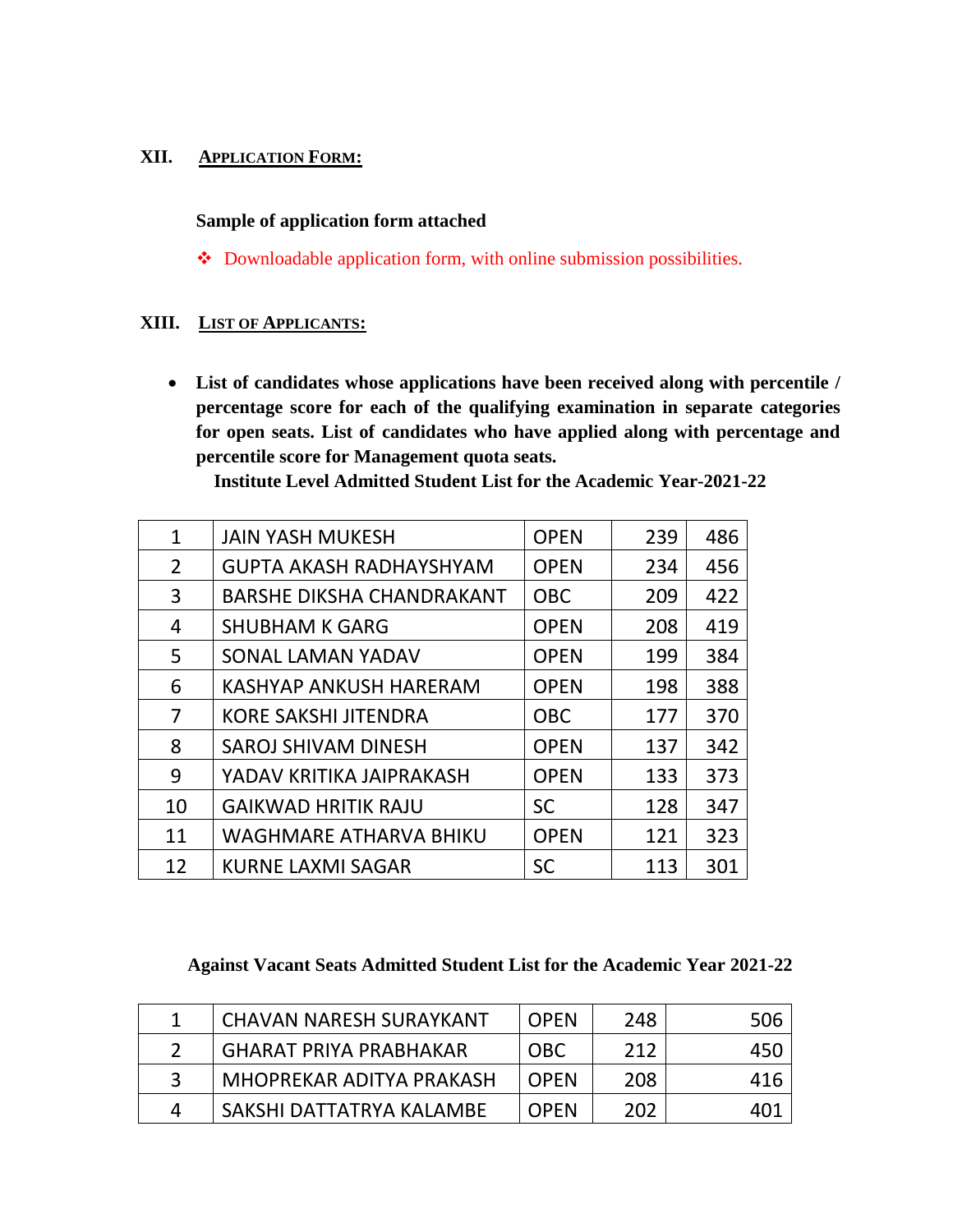|   | <b>PAL GANESH KUMAR</b> |             |     |      |
|---|-------------------------|-------------|-----|------|
|   | BALKRISHNA              | <b>OPEN</b> | 201 | 433  |
| 6 | KALAMBE MANSI           | <b>OPEN</b> | 175 | -251 |
|   | MISALE AKSHAY DEEPAK    | SC          | 128 | 339  |

#### **XIV. RESULTS OF ADMISSION UNDER MANAGEMENT SEATS / VACANT SEATS :**

- **Composition of selection team for admission under Management Quota with the brief profiles of members: NIL**
- **List of the candidates who joined within the date, vacancy position in each category before operation of waiting list : list of candidates who were offered admission enclosed.**
- List of candidates who have been offered admission enclosed

#### **XV. INFORMATION ON INFRASTRUCTURE AND OTHER RESOURCES AVAILABLE**

|                                                  | 109        | Class Room                   | 68<br>(in sqm |
|--------------------------------------------------|------------|------------------------------|---------------|
|                                                  | 213        | Class Room-I                 | 76            |
| <b>Number of Classrooms and size of</b><br>each: |            |                              | (in sqm       |
|                                                  | 214        | Class Room-II                | $7$ (in       |
|                                                  |            |                              | sqm $6$       |
|                                                  |            |                              |               |
| <b>Number of Tutorial rooms and size of</b>      |            | One tutorial room 34sq. mts. |               |
| each:                                            |            |                              |               |
|                                                  | 103        | Pharmaceutics -I             | 77            |
|                                                  | Laborotary |                              | (in sqm)      |
|                                                  | 104        | Pharmacology                 | 150           |
| Number of laboratories and size of<br>each:      |            | Laboratory                   | (in sqm)      |
|                                                  | 205        | Pharmaceutics                | 102           |
|                                                  |            | $\rm II$                     | (in sqm)      |
|                                                  |            | Laboratory                   |               |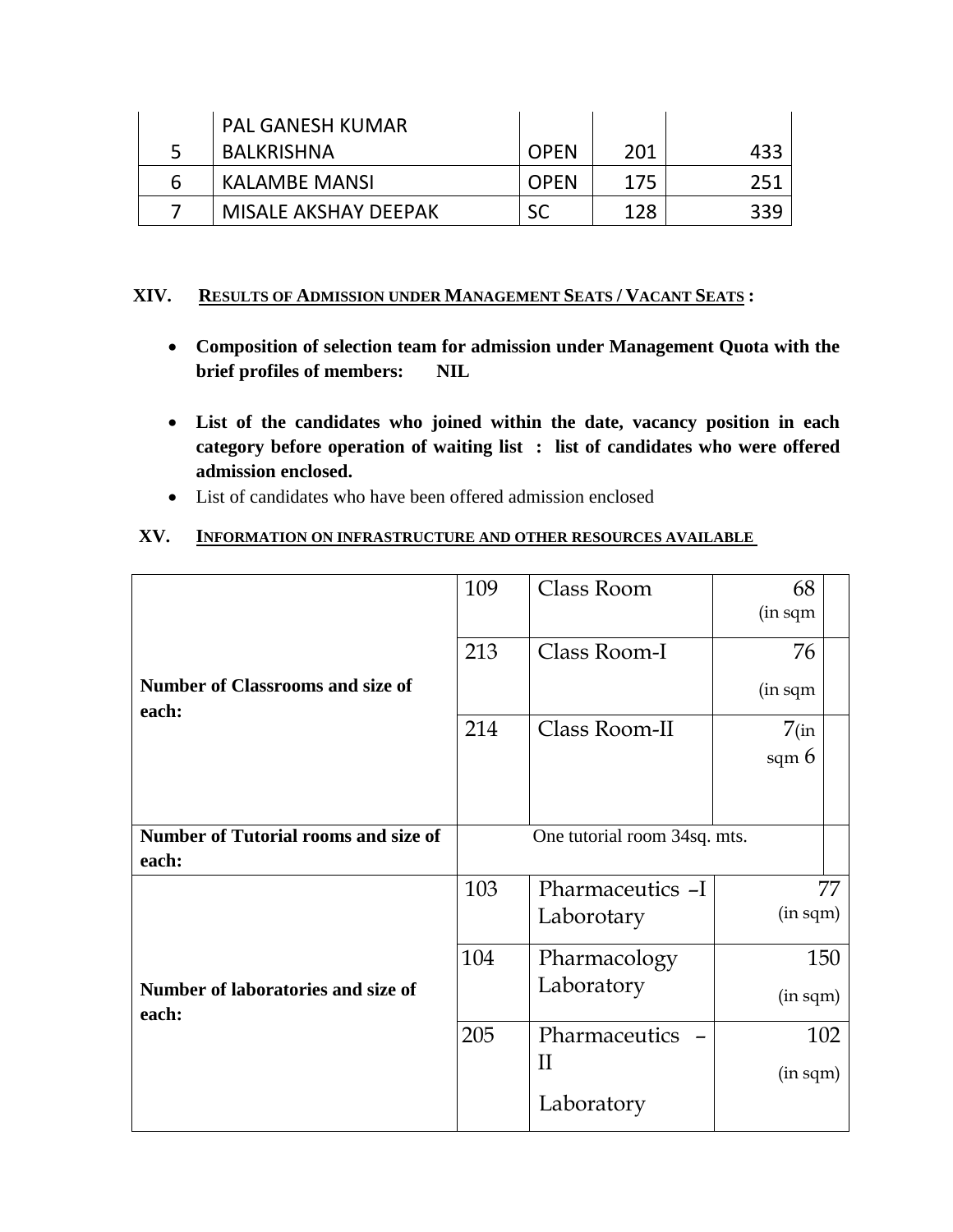|                                                             | 204                                                                           | Pharmaceutical              | 80       |
|-------------------------------------------------------------|-------------------------------------------------------------------------------|-----------------------------|----------|
|                                                             |                                                                               | Chemistry Lab.              | (in sqm) |
|                                                             |                                                                               |                             |          |
|                                                             | 201                                                                           | Pharmacognosy               | 76       |
|                                                             |                                                                               | Anatomy<br>&<br>Physiology/ | (in sqm) |
|                                                             |                                                                               | Pharmacology<br>Lab.        |          |
| Number of drawing halls and size of<br>each:                |                                                                               | N/A                         |          |
| <b>Number of Computer Centers with</b><br>capacity of each: | 1 computer labs of space-76 sq.mts. No. of<br>students- $20$ No. of PCs $-20$ |                             |          |

## **Fire and Safety Details**

| <b>Details</b>                                                                                                                                        | <b>Availability</b> | Comments, if any                                                                                                                                                                      |
|-------------------------------------------------------------------------------------------------------------------------------------------------------|---------------------|---------------------------------------------------------------------------------------------------------------------------------------------------------------------------------------|
| Fire-fighting measurements                                                                                                                            | <b>YES</b>          | Entire building of the institute is<br>having well quipped fire fighting<br>system.                                                                                                   |
| with<br>Effective safety arrangements<br>emergency/multiple<br>exits<br>and<br>ventilation/exhausts in auditorium and<br>large classroom/Laboratories | <b>YES</b>          | All necessary requirements as<br>per norms for safety arrangements<br>prescribed by the Navi Mumbai<br>Municipal corporation has been<br>made available in the institute<br>premises. |
| Fire-fighting equipment and training                                                                                                                  | <b>YES</b>          | required<br>fire-fighting<br>All<br>equipments<br>available<br>are<br>and<br>adequate training given for staff and<br>students.                                                       |
| Availability of water, and such other<br>facilities                                                                                                   | <b>YES</b>          | availability is<br>Water<br>made<br>available on each floor, for the<br>requirement in emergency situation.                                                                           |

**Hostel Facility**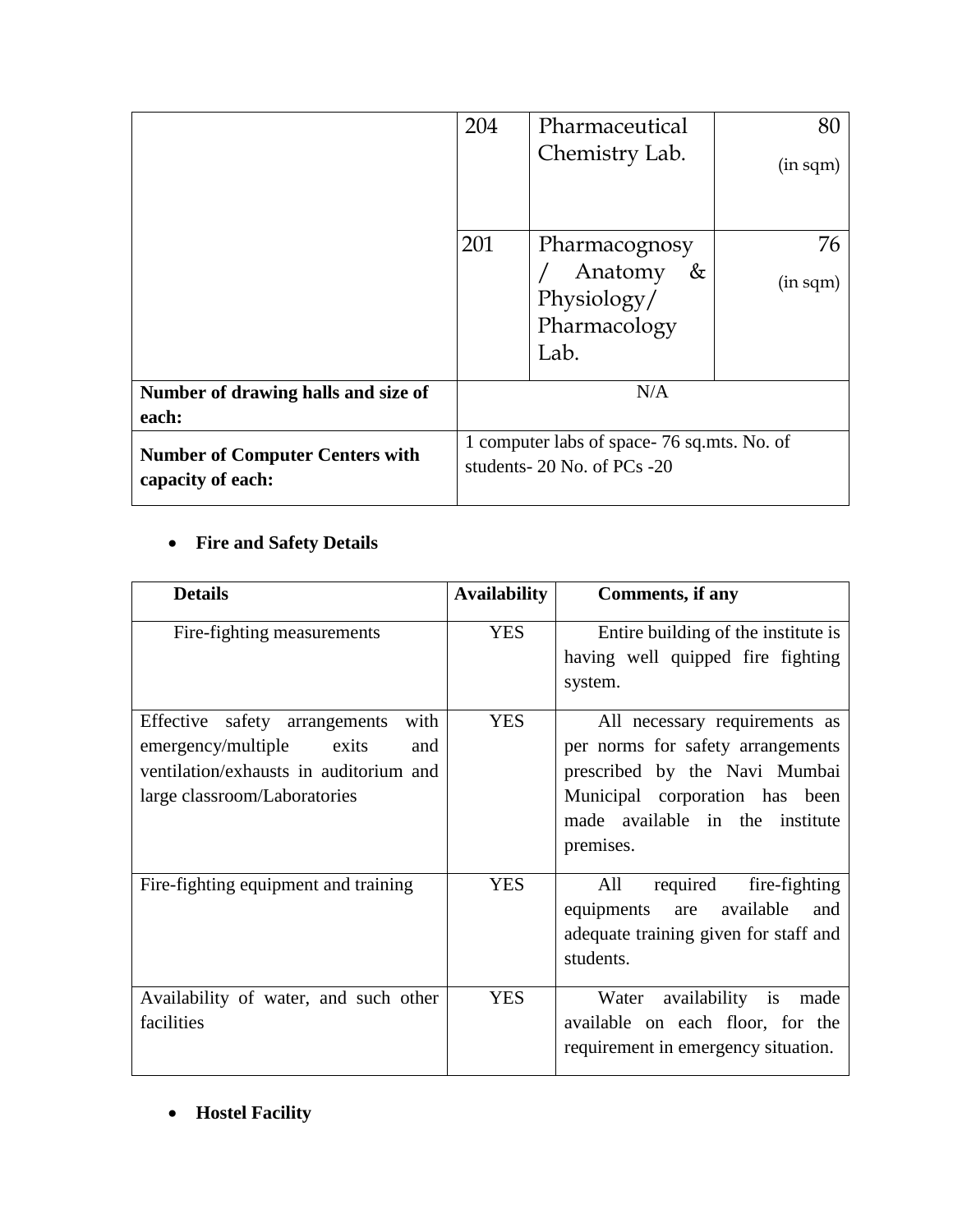| <b>Hostel</b>           | <b>No. of Rooms</b> |
|-------------------------|---------------------|
| <b>Hostel for Boys</b>  | 75                  |
| <b>Hostel for Girls</b> | 75                  |

#### **LIBRARY:**

#### o **Number of Library books/ Titles/ Journals available**

| Sr. | Course              | <b>Number of titles</b> | Number of |    | <b>Journals</b>                 |
|-----|---------------------|-------------------------|-----------|----|---------------------------------|
| No. |                     | of the books            | volumes   |    | <b>National</b>   International |
|     | Diploma in Pharmacy | 1085                    | 9558      | 04 | $00\,$                          |

#### o **LIST OF ONLINE NATIONAL/ INTERNATIONAL JOURNALS SUBSCRIBED**

#### o **E- LIBRARY FACILITIES**

| Availability of digital library content:     | YES             |
|----------------------------------------------|-----------------|
| If available, then mention number of course, | 00              |
| number of e-books, etc.                      |                 |
| Availability of exclusive server:            | NO <sub>1</sub> |
| Availability over intranet/internet:         | <b>YES</b>      |
| Availability of exclusive space/room:        | YES             |
| Number of users per day:                     | 20              |

### **Computer Facilities**

- o **Internet Bandwidth: 100mbs**
- o **Number and Configuration of System: 200**

Where 20 computers are configured with I-3, and 60 computers are configured with I-5

| No.              | of   RAM | Hard        |
|------------------|----------|-------------|
| <b>Computers</b> |          | <b>Disk</b> |
| 20               | 6 GB     | 500 GB      |

o **Total Number of systems connected to LAN:25**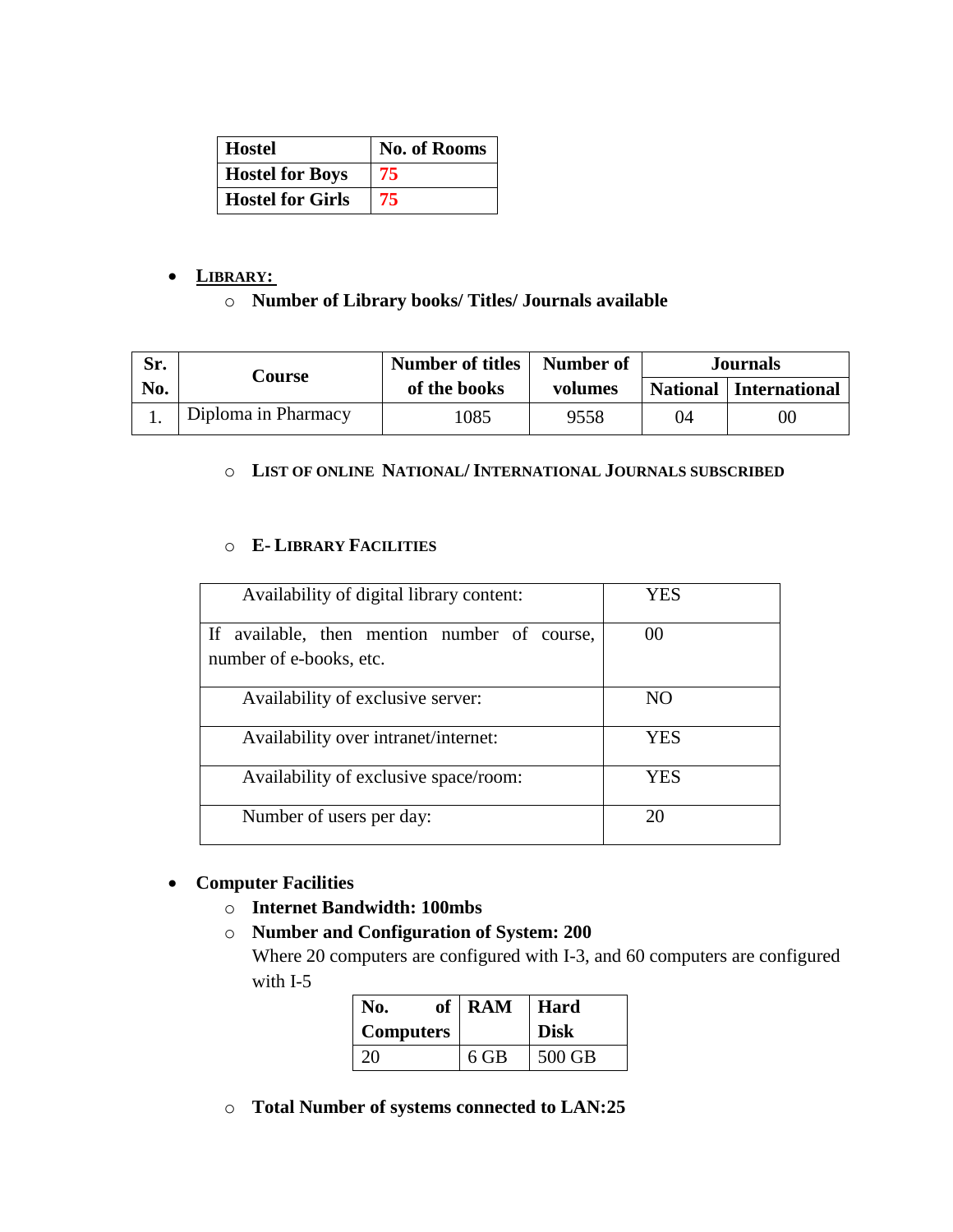- o **Major software packages available:** Microsoft Window XP, ORACLE, MS etc.
- **Innovation Cell: NA**
- **Social Media Cell: NA**
- **Compliance of the National Academic Depository (NAD), applicable to PGCM/ PGDM Institutions and University Departments: NA**
- **List of facilities available**
	- o **Games and Sports Facilities: Yes**
	- o **Extra-Curricular Activities: Yes**
	- o **Soft Skill Development Facilities: Yes**
- **Teaching Learning process:**
	- o **Curricula and syllabus for each of the programmes as approved by the University: [https://pci.nic.in/education\\_regulations\\_chapter2.html](https://pci.nic.in/education_regulations_chapter2.html)**
	- o **Academic Calendar of the University**

**https://msbte.org.in/file/Academiccalendar2020-21\_091220201156.pdf**

o **Academic Time Table with the name of the Faculty members handling the Course:**

**https://drive.google.com/file/d/1C69FHWyMhrXpSB4bxEpbWdM107dC Yik\_/view?usp=sharing**

| $\bf{W}$ vi nivau $\bf{A1}$ 2021-22 |                                     |               |     |                                                  |                             |  |
|-------------------------------------|-------------------------------------|---------------|-----|--------------------------------------------------|-----------------------------|--|
| Sr<br>N <sub>0</sub>                | <b>Name of Faculty</b>              | <b>Theory</b> | Lab | <b>TOTAL</b><br><b>LOAD</b><br>(No. of<br>Hours) | Regular/<br><b>VisitIng</b> |  |
|                                     | Prof. Mrs. Nirmal<br>Milind Kasekar |               | 4   | 11                                               | Regular                     |  |
| $\overline{2}$                      | Mr. U. N. Mane                      | 6             | 12  | 18                                               | Regular                     |  |

o **Teaching Load of each Faculty Workload AY 2021-22**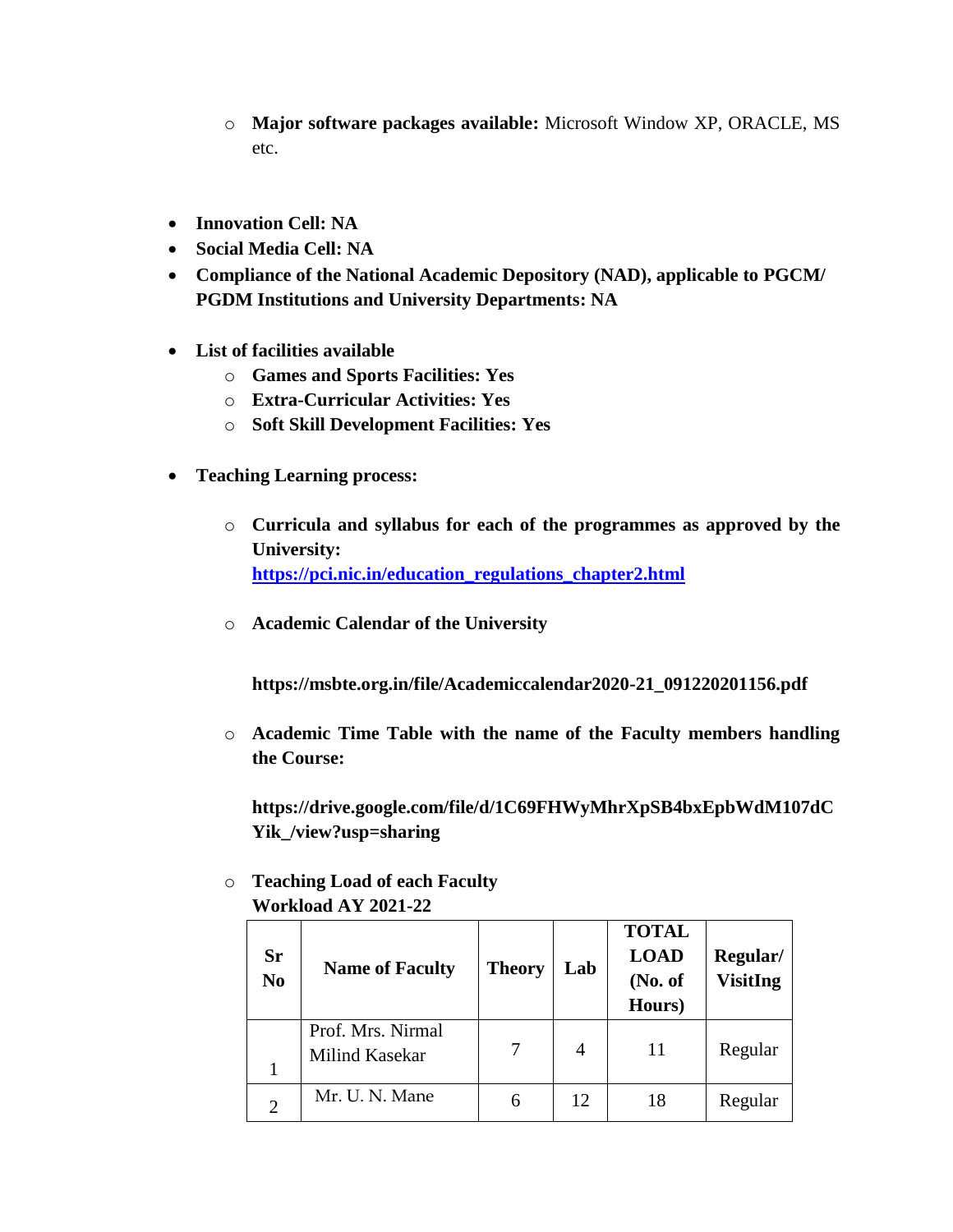| 3 | Mr. C. P. Karande | 6 | 13 | 19 | Regular  |
|---|-------------------|---|----|----|----------|
| 4 | Mr. S. L Pol      | 6 | 15 | 21 | Regular  |
| 5 | Mrs. M.M. Karale  | 3 | 17 | 20 | Regular  |
| 6 | Mrs. N.B. Pawar   | 3 | 17 | 22 | Regular  |
| 7 | Mr. Sharma S.S.   |   |    | 01 | Visiting |

**Workload AY 2020-2021**

| <b>Sr</b><br>N <sub>0</sub> | <b>Name of Faculty</b>        | <b>THEORY</b>  | <b>LAB</b> | <b>TOTAL</b><br><b>LOAD</b><br>(No. of<br>Hours) | Regular/<br><b>Visiting</b> |
|-----------------------------|-------------------------------|----------------|------------|--------------------------------------------------|-----------------------------|
| $\mathbf{1}$                | Mr. S. U. Mulla.              | $\overline{2}$ |            | $\overline{2}$                                   |                             |
| $\overline{2}$              | Mr. U. N. Mane                | 6              | 12         | 18                                               | Regular                     |
| 3                           | Mr. C. P. Karande             | 6              | 13         | 19                                               | Regular                     |
| 4                           | Mrs. Nirmal<br>Milind Kasekar | 5              | 12         | 17                                               | Regular                     |
| 5                           | Mr. S. L Pol                  | 6              | 15         | 21                                               | Regular                     |
| 6                           | Mrs. M.Y.<br>Choudhari        | 6              | 17         | 23                                               | Regular                     |
| 7                           | MS. P.S. Pawar                | $\overline{2}$ | 9          | 11                                               | Regular                     |
| 8                           | Mr. Sharma S.S.               | 1              |            | 01                                               | Visiting                    |

## o **Internal Continuous Evaluation System in place: Yes**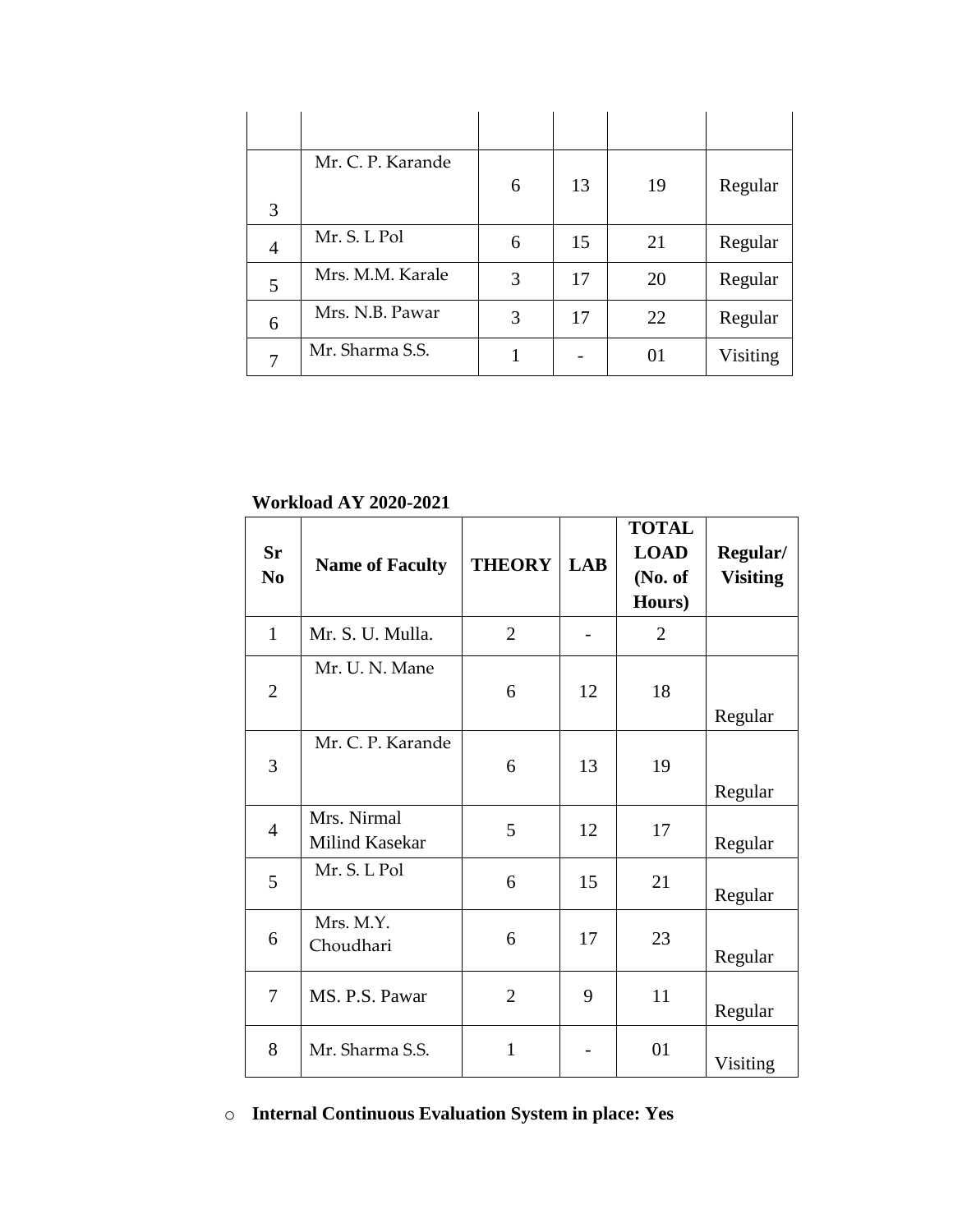- o **Student's assessment of Faculty, System in place: Yes**
- **For each Post Graduate Courses give the following:**
	- o **Title of the Course : Diploma In Pharmacy**
	- o **Curricula and Syllabi:**
- https://pci.nic.in/education regulations chapter2.html
	- o **Laboratory facilities exclusive to the Post Graduate Course: Yes**
- **Special Purpose**
	- o **Software, all design tools in case: Yes**
	- o **Academic Calendar and frame work: Yes**

#### **XVI. Enrollment of students in the last 3 years**

| Year      | Number of students enrolled |
|-----------|-----------------------------|
| 2020-2021 | 67                          |
| 2019-2020 | 64                          |
| 2018-2019 | 60                          |

#### **XVII. List of Consultancy Works**

#### **Number of Projects carried out, funding agency, Grant received**

| Sr.<br>N <sub>0</sub> | Project title            | <b>Funding Agency</b>    | <b>Amount</b><br>in Rs | <b>Duration</b><br><b>Years</b> |
|-----------------------|--------------------------|--------------------------|------------------------|---------------------------------|
|                       | $\qquad \qquad$          | -                        |                        | -                               |
| $\overline{2}$        | $\overline{\phantom{a}}$ |                          |                        | -                               |
| 3                     |                          | $\overline{\phantom{0}}$ |                        | $\overline{\phantom{0}}$        |
|                       |                          | <b>TOTAL</b>             | $\blacksquare$         | $\overline{\phantom{0}}$        |

#### **Industry Linkage**

Industry- Institute Interaction: To meet out the expectation of industry, BVIOP invite industry personal to interact with the students to share the technological updates. On periodical basis placement committee has been visiting various